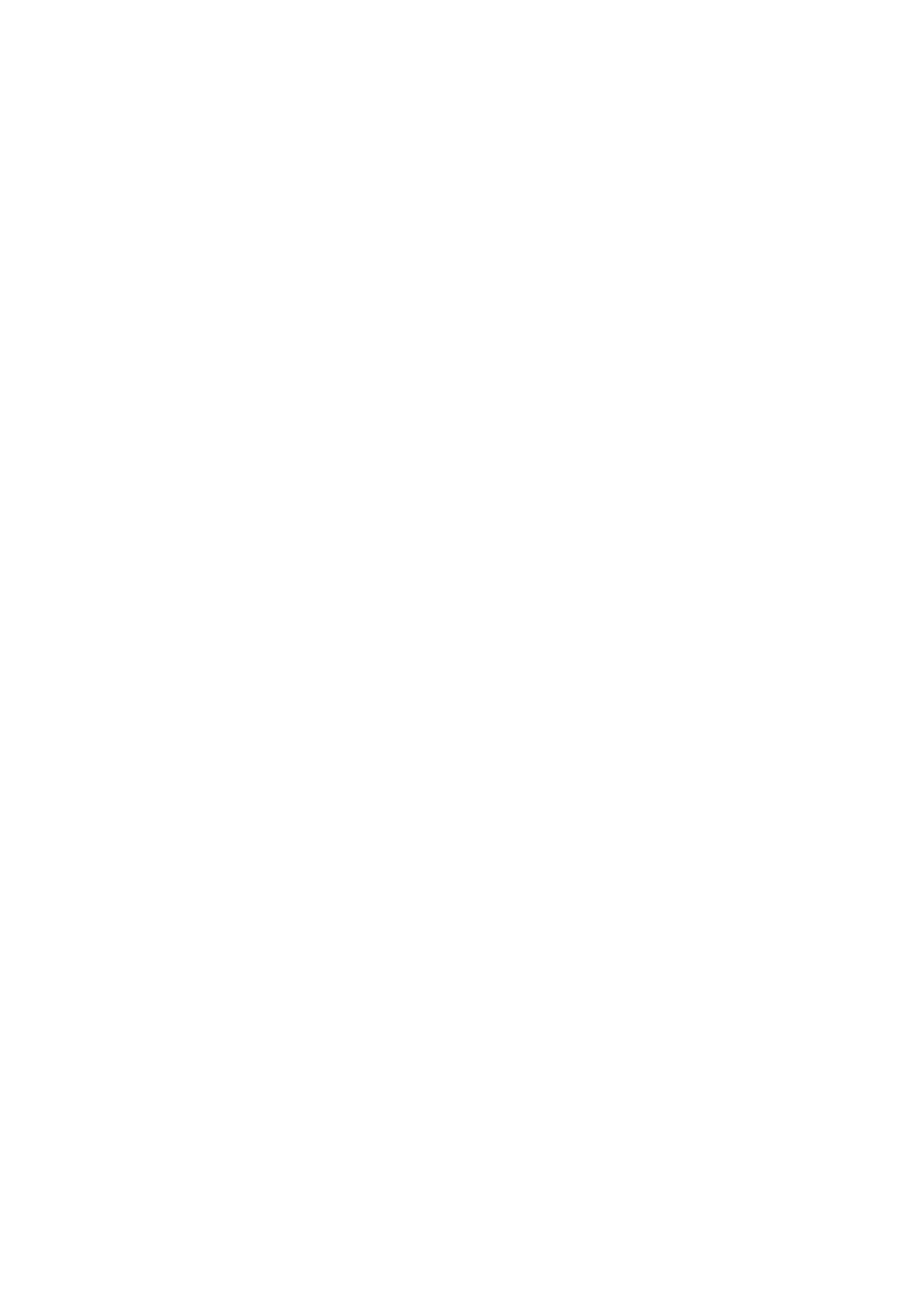# **CONTENTS**

| 1.0  |  |
|------|--|
| 2.0  |  |
| 3.0  |  |
| 3.1  |  |
| 3.2  |  |
| 4.0  |  |
| 5.0  |  |
| 5.1  |  |
| 5.2  |  |
| 5.3  |  |
| 5.4  |  |
| 5.5  |  |
| 5.6  |  |
| 5.7  |  |
| 5.8  |  |
| 5.9  |  |
| 6.0  |  |
| 6.1  |  |
| 6.2  |  |
| 6.3  |  |
| 6.4  |  |
| 6.5  |  |
| 6.6  |  |
| 6.7  |  |
| 6.8  |  |
| 6.9  |  |
| 6.10 |  |
| 7.0  |  |
| 7.1  |  |
| 7.2  |  |
| 7.3  |  |
| 7.4  |  |
| 7.5  |  |
| 7.6  |  |
| 7.7  |  |
| 8.0  |  |
| 8.1  |  |
| 8.2  |  |
| 8.3  |  |
| 8.4  |  |
| 8.5  |  |
| 8.6  |  |
| 9.0  |  |
| 9.1  |  |
| 9.2  |  |
| 9.3  |  |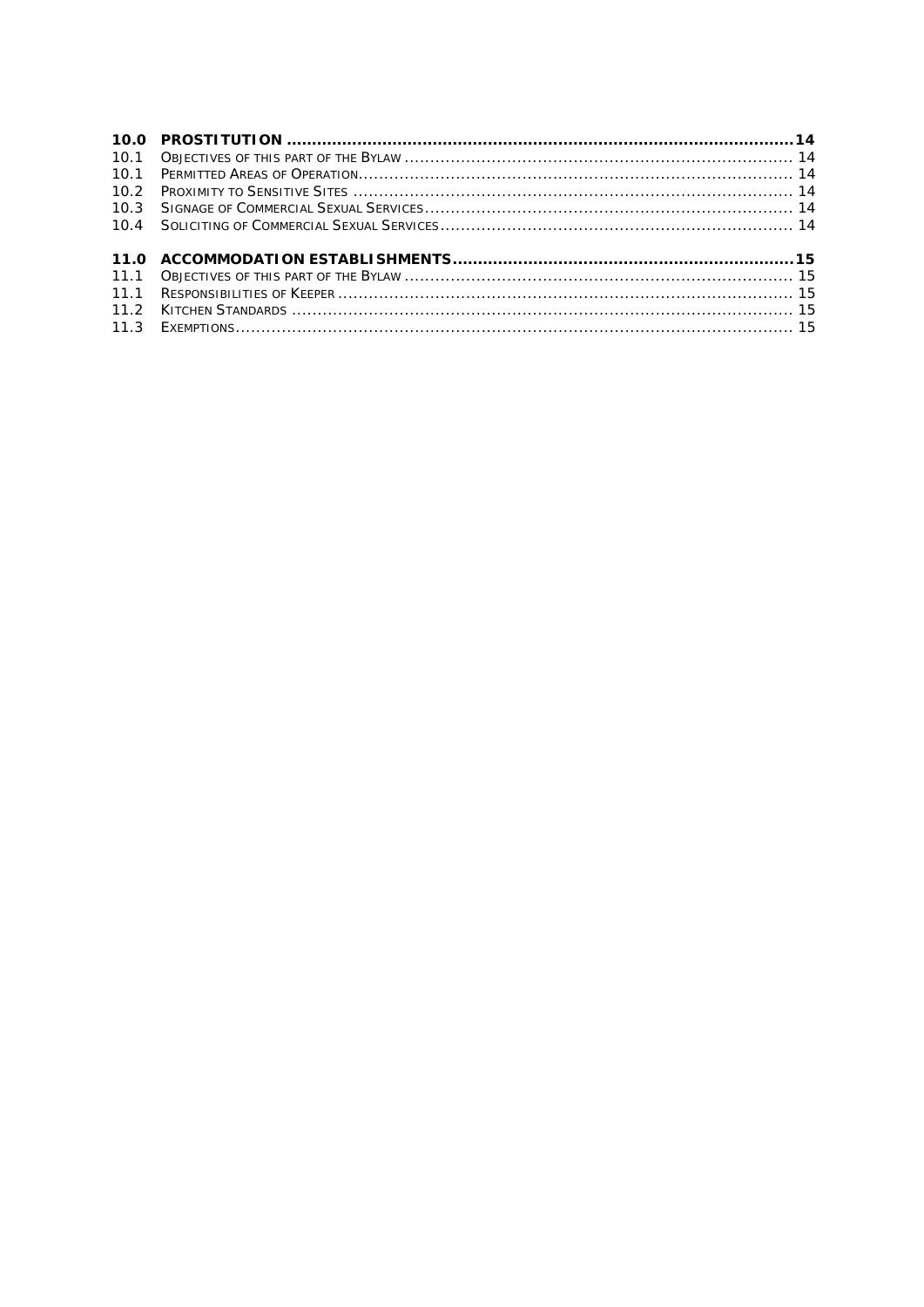### **1.0 SCOPE**

- 1.1 The Local Government Act 2002 (LGA 2002) confers general bylaw making powers on Council. The Local Government Act 1974 specifically gives authority to the Council to adopt bylaws to regulate activities which can be carried out in roads, public places and reserves. This bylaw controls a diverse range of activities to ensure that acceptable standards of public health and safety are maintained for the wellbeing and enjoyment of citizens, visitors and businesses within the district. In particular this bylaw addresses a wide range of issues that could have an adverse effect on the health and safety of the public by regulating Scaffolding and Deposit of Building Materials, Fire Prevention, Keeping of Animals, Food Safety, Body Piercing, Hostels and Prostitution.
- 1.2 Sections 145 and 146 of the LGA 2002 and other relevant Acts e.g. Forest and Rural Fires Act 1977, Health Act 1956 and Prostitution Reform Act 2003 outline some of the powers and requirements of the Council in regard to public health and safety. Areas of control so prescribed by this legislation are not necessarily repeated within this bylaw and therefore the relevant sections of these acts should be read in conjunction with the Bylaw.

### **2.0 INTERPRETATION**

2.1 For the purposes of this bylaw the following definitions shall apply:

**ACCEPTABLE MEANS OF FIRE SUPPRESSION** means a hose connected to a reticulated water supply or an alternative means of fire suppression approved in writing in a particular case by Council.

**ACCOMMODATION ESTABLISHMENT** means a building in which accommodation is provided in consideration of payment for a single night or longer for one or more persons who are unrelated by blood or marriage (or by or through a civil union or a de facto relationship) to the person providing the accommodation, with or without a common right to the use of common cooking, dining and laundry facilities. An accommodation establishment includes but is not limited to:

- (a) A boarding house;
- (b) A guest house or bed and breakfast establishment;
- (c) A rooming house;
- (d) A private hotel;
- (e) A motel;
- (f) A residential club;
- (g) A backpacker's accommodation

but does not include:

- (a) Any premises in respect of which a licence under the Sale of Liquor Act 1989 is in force;
- (b) Any hospital or residential care facility as defined in section 2 of the Health and Disability Services (Safety) Act 2001;
- (c) Any home for aged persons required to be licensed under section 120A of the Health Act 1956;
- (d) Any residence for the purposes of the Children, Young Persons, and Their Families Act 1989;
- (e) Any child care centre required to be licensed by regulations made under the provisions of the Education Act 1989;
- (f) Any camping ground required to be licensed under regulations made under section 120B of the Health Act 1956.

**ADJOINING** means allotments sharing one or more common boundaries or separated only by a road width or similar equivalent.

**ANIMAL** means stock, poultry and any other vertebrate animal of any age or sex that is kept in a state of captivity or is dependent upon human beings for its care and sustenance.

**APPROVED** means approved by Council or by any officer authorised by Council to act on its behalf.



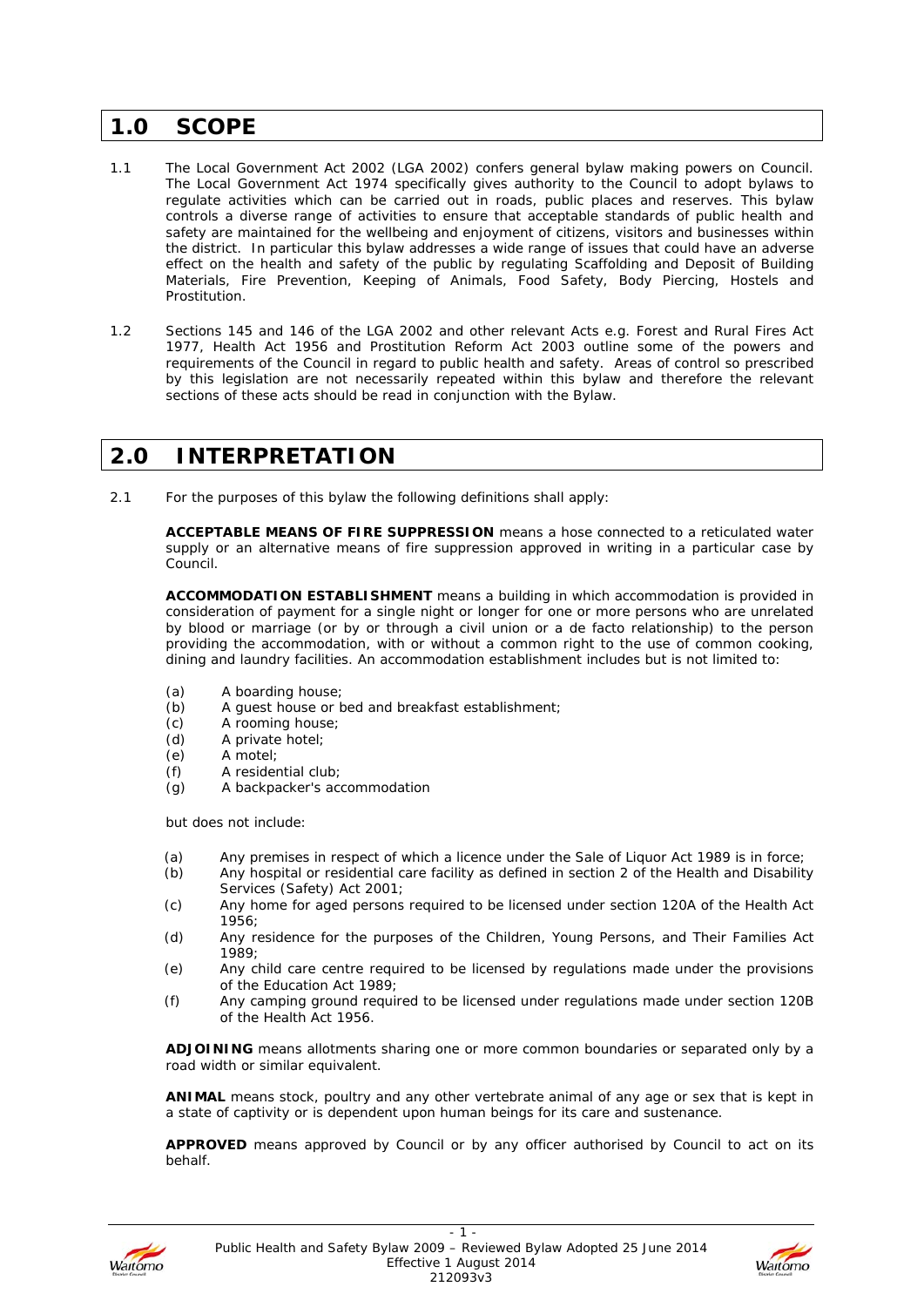**AUTHORISED AGENT** means any person who is not an employee of the Council but is authorised by Council to act on its behalf under the relevant legislation.

**AUTHORISED OFFICER** means any person appointed or authorised by Council to act on its behalf and with its authority.

**BARBECUE** means any fixed or portable gas or solid fuel burning equipment or device designed or intended for the cooking of food in the open air.

**BODY PIERCING** any process involving piercing, cutting and puncturing the skin or any other part of the human body, or applying a dye or other substance for the purposes of colouring part of the skin. Body piercing includes such processes as acupuncture, pedicure, epilating (hair removal), body piercing, hair restoration and tattooing.

**BROTHEL**: means any premises kept or habitually used for the purposes of prostitution; but does not include a premises at which accommodation is normally provided on a commercial basis if the prostitution occurs under an arrangement initiated elsewhere.

**BYLAW** means a Bylaw of Council for the time being in force, made under the provisions of any Act or authority enabling Council to make Bylaws.

**CERTIFICATE** means a certificate in Food Safety that meets unit standards prescribed by the New Zealand Qualifications Authority or alternatively any certificate that has been approved by the Council.

**CHILDREN AND YOUNG PEOPLE** means individuals under 18 years of age.

**COMMERCIAL SEXUAL SERVICES** means sexual services that-

- a) involve physical participation by a person in sexual acts with, and for the gratification of, another person; and
- b) are provided for payment or other reward (irrespective of whether the reward is given to the person providing the services or another person).

**COUNCI**L means the Waitomo District Council or any Officer authorised to exercise the authority of the Council.

**DISTRICT** means the district within the jurisdiction and under the control of the Council.

**DISTRICT PLAN** means the Waitomo District Plan or any subsequent amendments.

**DWELLING OR DWELLINGHOUSE** includes any house, tent, vehicle or other structure, whether permanent or temporary, and whether attached to the soil or not, used in whole or in part for human habitation, and includes the land appurtenant to a dwelling.

**ENGINEER** means the Group Manager: Assets or his or her representative appointed by Council.

**ETHNIC COOKING FIRE** means any hangi, umu or similar fire in the open air and used for the preparation of food using ethnic cooking methods.

#### **EXEMPTED FOOD HANDLER** means:

- (a) Any person employed in any food premises that is not involved in the manufacture, preparation or packing of food but does handle pre-packaged foodstuffs at the point of sale or in storage.
- (b) Any other person employed in food premises or who works in connection with any food premises who in the opinion of an Authorised officer is an exempted food handler.
- (c) Exempted food handlers may include:
	- (i) Supermarket checkout operators.
	- (ii) Persons employed exclusively in the handling of packaged goods in storage or the carriage of goods to and from storage.
	- (iii) Persons employed exclusively in the delivery of packaged goods to and from food premises.
	- (iv) Persons employed predominantly in the wholesale or retail sale of fruit or vegetables.

**FIRE PERMIT** means a permit to light a fire in the open air granted in accordance with clause 6.2.4 of this Bylaw.



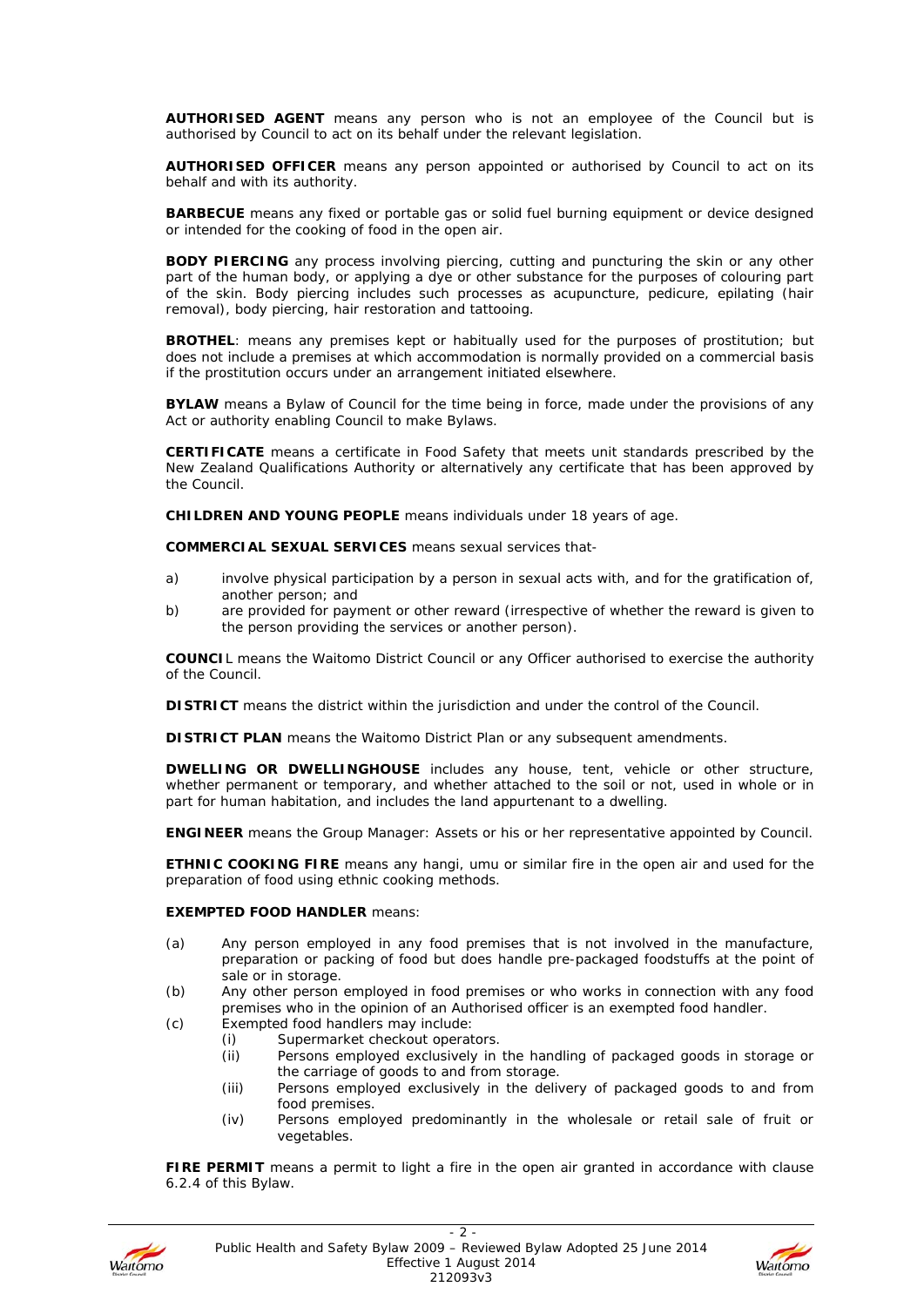**FOOD** shall have the same meaning as it has in section two of the Food Act 1981.

**FOOD HANDLER** means any person employed in or on any food premises that at any time may be involved in the manufacture, preparation or packing of food.

**FOOD PREMISES** shall have the same meaning as in the Food Hygiene Regulations 1974 but shall not include occasional food premises as defined in that Regulation.

**GANTRY** means a framework of steel bars raised on side supports to bridge over or around something.

**GUEST** means a person for whom any room or part thereof or rooms in a hostel is or is provided as lodging or for his/her use or occupation in consideration of payment and to whom whole or partial board may also be supplied.

**HOARDING** means a temporary wooden fence around a building or structure under construction or repair.

#### **HOURS OF DARKNESS** means**:**

- a) Any period of time between half an hour after sunset on one day and half an hour before sunrise on the next day; or
- b) Any other period of time when any hoarding or scaffolding within 2.5m of the ground is not clearly seen.

**INCINERATOR** means a container used for burning of waste material, which is made of noncombustible materials and which has a grate and a lid or spark arrester.

**INCINERATOR FIRE** means a fire within an incinerator.

**KEEPER** means the person, whatever may be the nature or extent of his interest in the premises or the agent or manager appointed by that person, by whom or on whose behalf an accommodation establishment is operated or who for the time being receives or is entitled to receive the proceeds or profits arising from providing accommodation in consideration of payment.

**LICENSED** means holding a licence under this Bylaw or under any statute.

**LOCAL AUTHORITY** means the Council, person, or group of persons authorised by any Act to make Bylaws, and which has made this Bylaw, and includes the body corporate on behalf of which any such Council, person, or group acts.

**MARAE** means land and buildings of premises that are used as a traditional Maori place of meeting.

**OCCUPIER** means the inhabitant occupier of any property, and in any case where any building, house, tenement, or premises is or are unoccupied shall be deemed to include the owner as hereinafter defined.

**OFFENCE** includes any act or omission in relation to this bylaw for which any person can be punished either on indictment or by summary process.

**OPEN AIR** means in the open either on or above ground level.

**OPEN FIRE SEASON** means a period of time, whether fixed or indefinite during which the lighting of fires in the open air is permitted.

**OWNER** of any property, or as applied to any land, building, or premises, means any person for the time being entitled to receive the rent of such property, or who would be so entitled if the same were let to a tenant at a rent, and where any such person is absent from New Zealand, shall include their attorney or agent.

**PERMITTED BROTHEL AREA** means the commercial and industrial area in any of the urban settlements in the District where Brothels may be located and includes a rural area.



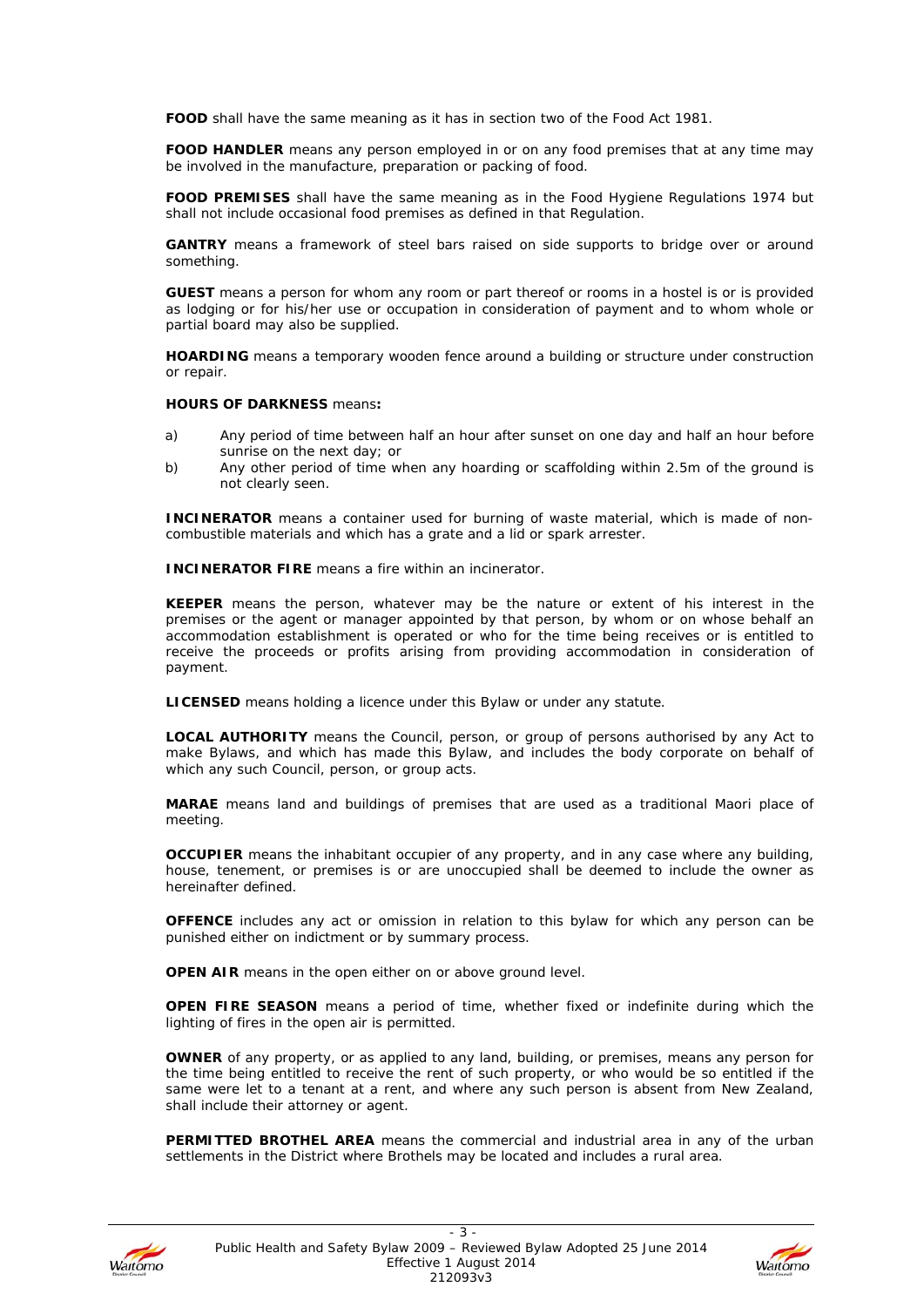**PERSON** includes a corporation sole and also a body of persons, whether corporate or unincorporated.

**PIT** means a hole excavated in the soil to such a depth that any live cinders, embers or ashes placed therein are at least one metre beneath mean ground level.

**PLACE OF WORSHIP** means land and buildings of premises that are used as a place of religious worship and are subject to Part 1 of Schedule 1 of the Local Government (Rating) Act 2002.

**PORTICO** includes every awning, porch, verandah, shed, shade, or covering upon, across, or over any public footway or part of a road, street, private street, or accessway for the purpose of shade or shelter, together with any supports thereof, other than the building against which it shall be attached.

**POULTRY** means any domesticated bird including fowl, ducks, geese, turkeys, guinea fowl, pheasants and pigeons.

**PREMISES** means any land, dwelling, storehouse, warehouse, shop, cellar, yard, building, or part of the same, or enclosed space separately occupied, and all lands, buildings, and places adjoining each other and occupied together shall be deemed to be the same premises.

**PRINCIPAL ADMINISTRATIVE OFFICER** means the chief executive of Council, irrespective of the designation given to that officer, and includes any person for the time being appointed by Council to perform the duties or a particular duty of the principal administrative officer.

**PROHIBITED FIRE SEASON** means the period of time, whether fixed or indefinite during which the lighting of fires in the open air is prohibited in accordance with section 6.3 of this Bylaw.

**PROSTITUTION** means the provision of commercial sexual services.

**PUBLIC NOTICE** shall have the meaning assigned to it from time to time by the Local Government Act 2002.

**PUBLIC PLACE** means any place that, at any material time, is under the control of the Council and is open to or being used by the public, whether free or on payment of a charge; and includes any road whether or not it is under the control of the Council. It also includes every reserve, park, domain, beach, foreshore and recreational grounds under the control of the Council.

**RESTRICTED FIRE SEASON** means a period of time whether of fixed or indefinite duration during which period permits or authorities are required for the lighting of fires in the open air in accordance with section 6.2 of this Bylaw.

**ROAD** shall have the same meaning as in the Local Government Act 1974 and shall where the context requires include a street.

**SCHOOL / LICENCED EARLY CHILDHOOD CENTRE** means a parcel or adjoining parcels of land that contain a school as defined in section 2 of the Education Act 1989 or a licenced Early Childhood Centre as defined in section 308 of the Education Act 1989.

**SENSITIVE SITE** means a site that is a school / Licensed Early Childhood Centre/ Kindergarten or, a place of worship or, a marae.

**SEX WORKER** means a person who provides commercial sexual services.

**SOLICIT** means any person who, in any public place offers any commercial sexual service not in pursuance to any invitation.

**STALLION** means a male horse which has not been wholly castrated.

**URBAN AREA** means any of the towns situated within the District and includes any community consisting of ten or more dwellings with or without (an) ancillary commercial building(s).



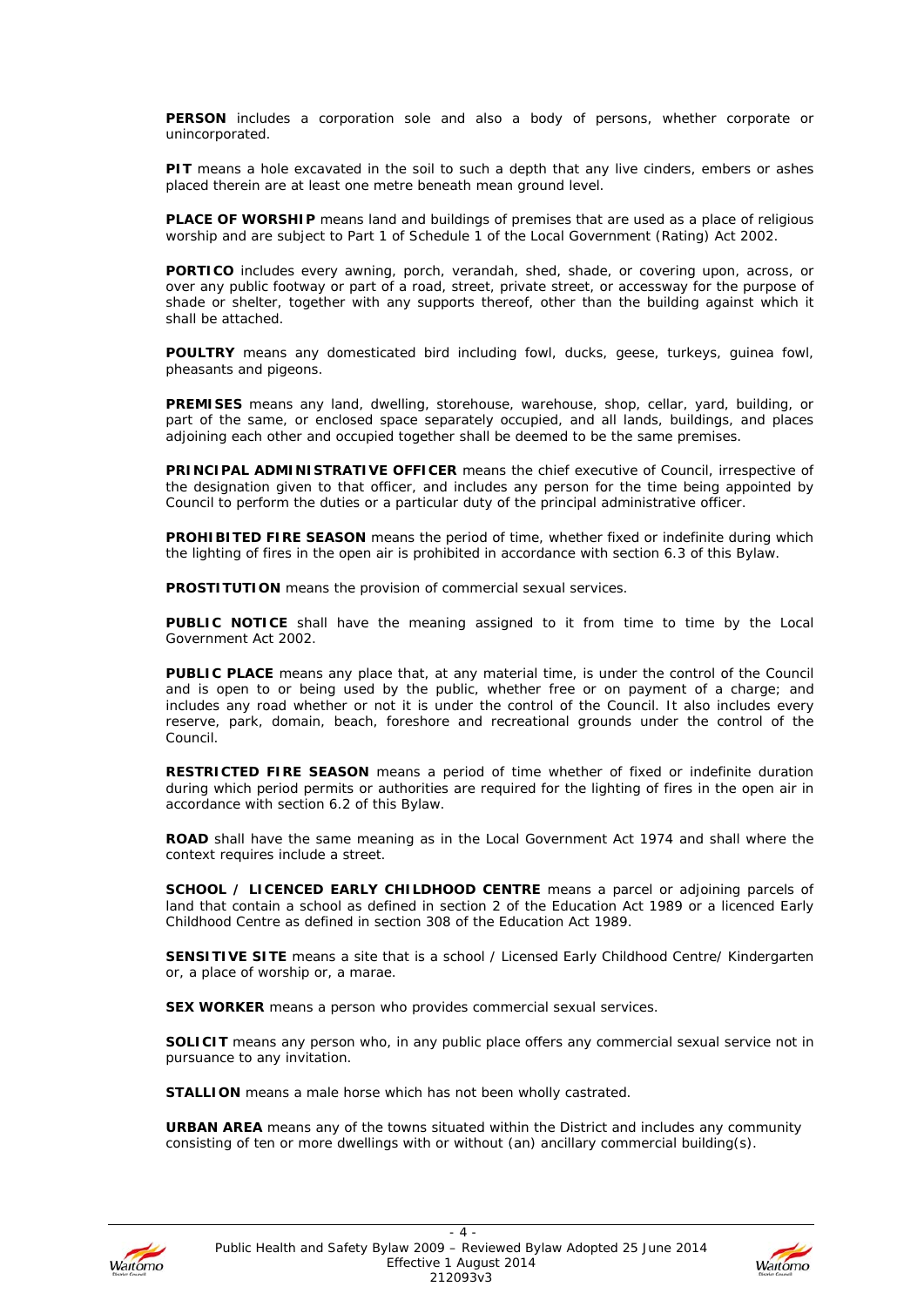2.2 For the purposes of this Bylaw the word "shall" refers to practices that are mandatory for compliance with this Bylaw, while the word "should" refers to practices which are advised or recommended.

### **3.0 OFFENCES AND PENALTIES**

#### **3.1 Offences**

- 3.1.1 No person shall do anything or cause any condition to exist for which a licence or approval from Council is required under this Bylaw without first obtaining that licence or approval and the failure to do so shall constitute a breach of this Bylaw.
- 3.1.2 No application for a licence or authority from Council and no payment of or receipt for any fee paid in connection with such application, licence or authority, shall confer any right, authority or immunity on the person making such application or payment.
- 3.1.3 Everyone commits an offence against this Bylaw who:
	- (a) Does, or causes to be done, or permits or suffers to be done, or is concerned in doing, anything whatsoever contrary to or otherwise than as provided by this Bylaw; or
	- (b) Omits, or neglects to do, or permits, or suffers to remain undone, anything which according to the true intent and meaning of this Bylaw, ought to be done at the time and in the manner therein provided; or
	- (c) Does not refrain from doing anything which under this Bylaw he or she is required to refrain from doing; or
	- (d) Permits or suffers any condition of things to exist contrary to any provision contained in this Bylaw; or
	- (e) Refuses or neglects to comply with any notice duly given under this Bylaw; or
	- (f) Obstructs or hinders any officer of the Council in the performance of any duty to be discharged by such officer under or in the exercise of any power, conferred by this Bylaw: or
	- (g) Fails to comply with any notice or direction given in this Bylaw.

#### **3.2 Penalties**

- 3.2.1 Every person convicted of an offence against this Bylaw shall be liable to the penalties as set out in Section 242(4) of the LGA 2002and further if the offence is one to which Section 243 of the LGA 2002applies (and is therefore an infringement offence) shall be liable to infringement fees as prescribed by Regulations made under Section 259 (b) of the Local Government Act 2002, or where any person is alleged to have committed an offence against this Bylaw; be proceeded against pursuant to any other enactment so empowering Council.
- 3.2.2 The continued existence of any work, building, land, premises or thing in such a state or form as to be in contravention of any provision of this Bylaw, shall be deemed to be a continuing offence under this Bylaw.

# **4.0 FEES AND CHARGES**

4.1 The fees for any certificate, authority, approval, consent given, inspection made or service given by Council and any other matter described in this Bylaw shall be as set out in Council's Fees and Charges Manual from time to time.

# **5.0 SCAFFOLDING AND DEPOSIT OF BUILDING MATERIALS**

#### **5.1 Objectives of this part of the Bylaw**

5.1.1 To ensure that scaffolding erected in public areas does not pose a risk to public safety or public and private property.



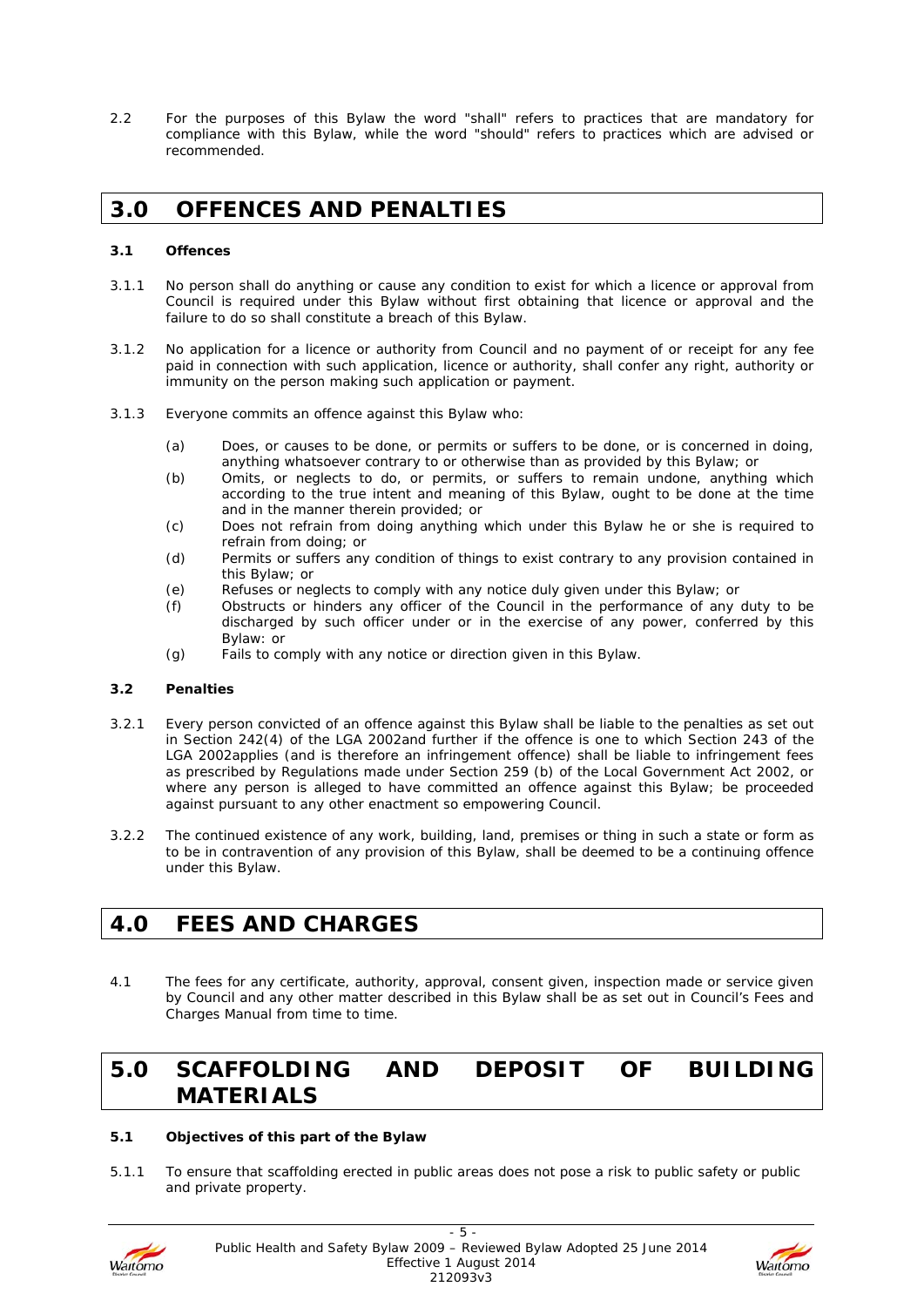5.1.2 To limit the disruption of vehicular or pedestrian traffic flow due to unmanaged depositing of building materials or use of engines or concrete mixers in public areas.

#### **5.2 Authority required for scaffolding and deposit of materials**

- 5.2.1 No person shall, without first obtaining permission from the Council:
	- a) Erect or cause to be erected any scaffold, gantry, hoarding, or barricade on or over any public place or any part thereof; or
	- b) Deposit any building material or building rubbish on, or make or maintain a hole or excavation in, or disturb the surface of any public place or any part thereof; or
	- c) Prepare building materials on any public place or part thereof.

#### **5.3 Shutting of fence or hoarding**

5.3.1 No person shall erect or demolish any building, or alter, add to, repair, plaster, or cause to be altered, added to, repaired, plastered, painted, or cleaned, the walls, roofs, or other external part of any building abutting on any street or public place, or the footway thereof, unless or until he shall have erected a fence or hoarding so as to shut off and render safe the traffic passing or which may pass along such street, public place, or footway, or otherwise shall have obtained approval from the Council to dispense with such fence or hoarding.

#### **5.4 Security for possible damage**

- 5.4.1 Council may grant approval for the work to be undertaken subject to the provisions of this part of the Bylaw to ensure the safety and convenience of the public and protection of the street. An applicant must deposit with the Council such a sum as Council shall direct, to be held as security for the making good by the applicant of any damage that may be caused to the public property by such work or act. If the applicant does not make good such damage Council may repair or make good to the original standard, and charge the cost of such work to the applicant or deduct the cost needed aforesaid.
- 5.4.2 Council shall not grant approval until satisfied that the applicant has taken out insurance under a public liability policy in respect of injury to persons and damage to property arising out of the work involved for such sums and in such form as the Council may require.

#### **5.5 Works required to be carried out for protection of the public**

- 5.5.1 Where in the opinion of the Council it is necessary in the public interest, the person intending to erect any scaffolding shall, before commencing the erection of the scaffold, form a gantry over the public footway, so as to allow pedestrians to pass beneath it. Such gantry shall be substantially constructed to the approval of the Council, and so constructed as to prevent tools, dust, rubbish, materials, or water falling upon the pedestrians, vehicular traffic and adjoining properties, and the applicant receiving the consent of the Council to erect such scaffold shall keep the public way beneath it clean to the satisfaction of the Council.
- 5.5.2 Where gantries are not required over the footway, the lower stage of the scaffold shall be close-boarded, such close-boarding to extend to a line with the outside edge of the kerb, or such other precautions taken as the Council may require so as to prevent tools, dust, rubbish, materials, or water falling upon the public.
- 5.5.3 No material shall be deposited under any scaffold on any portion of a footway used by the public.
- 5.5.4 Where needed, or where required by the Council, a boarded platform not less than 1m wide with stout post rails and wheel-kerbs on the outside of it shall be constructed outside the scaffold or enclosure.
- 5.5.5 In all cases where street channels are covered over, the person to whom the permit is issued shall prevent the obstruction of such channels during the currency of the permit.

#### **5.6 Hoardings, etc, to be lighted**

5.6.1 All scaffolds and hoardings shall be well and sufficiently lit to the satisfaction of the Council during the hours of darkness.



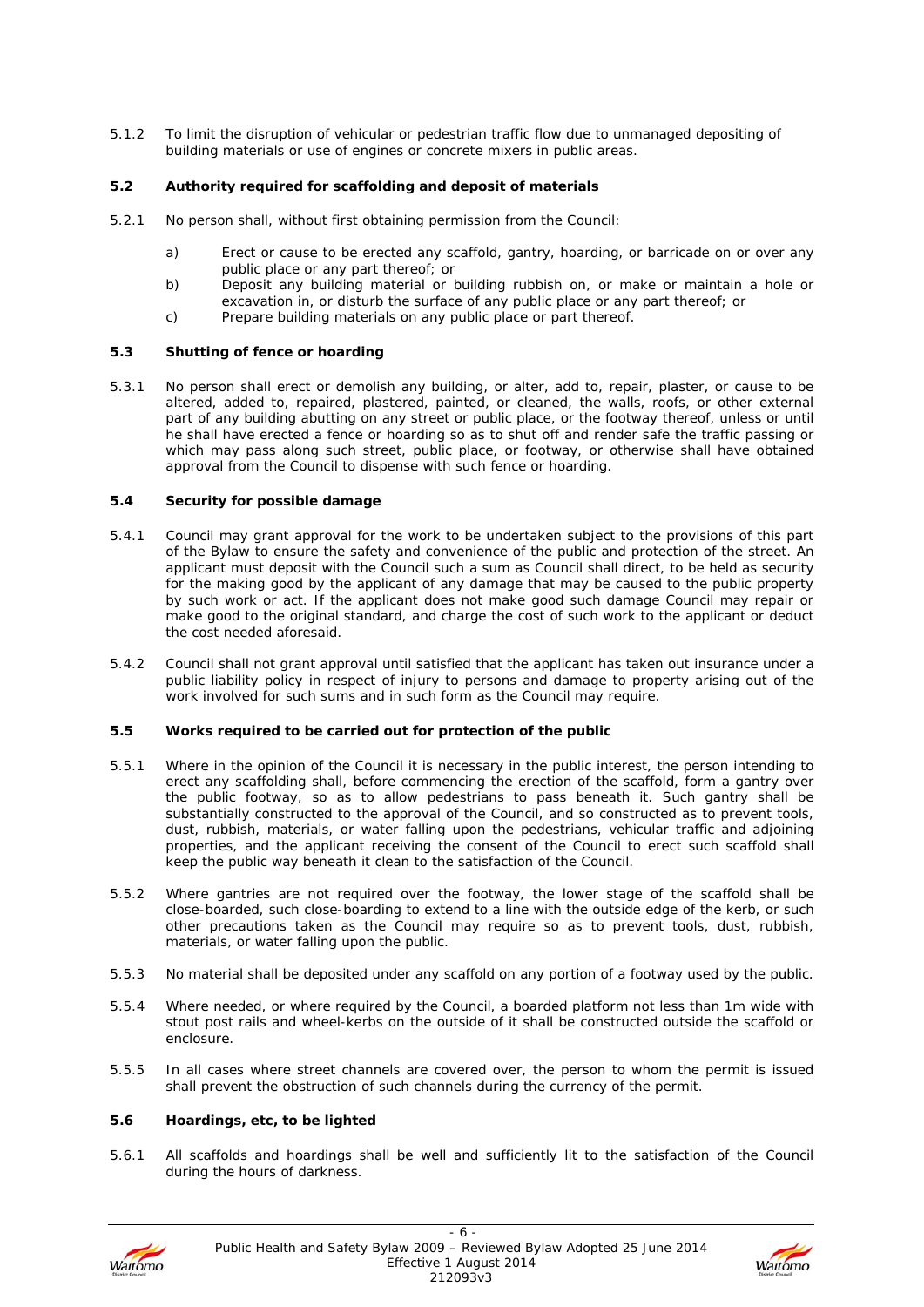#### **5.7 Construction of Hoardings**

- 5.7.1 Builders' hoarding shall be not less than 2m in height; they shall be constructed in a substantial and workmanlike manner of approved material, the ends shall be splayed, and the outside sheeting, whatever the material, shall be left with a smooth and even surface and when required by the Council, any hoarding or any part thereof encroaching on any street or footway shall be painted white or other appropriate colour.
- 5.7.2 Openings in hoardings shall be provided with sliding panels, hung with approved hangers, and shall slide inside the line of hoarding, or such openings may be provided with a door fixed so as not to swing outwards. No such hoarding shall be used for advertising purposes.
- 5.7.3 All fire hydrants shall be left unenclosed in recesses formed of such size and in such a manner as to enable the hydrant to be easily accessible.
- 5.7.4 Access shall be provided to all underground services within the enclosed area.
- 5.7.5 Street lamps shall not be enclosed without the permission of Council. When such enclosure is permitted, the applicant shall put a lamp or lamps temporarily outside the scaffold so that the public way may be properly lit.

#### **5.8 Guarding against injury to traffic**

5.8.1 Every person erecting, adding to, altering, repairing, plastering, painting, cleaning, or demolishing any building shall, during the operations or works necessary for such erection, additions, alterations, repairs, plastering, painting, cleaning, or demolishing, use all such other or further precautions for guarding against injury to persons using or passing along any street or public place as may be necessary or as may be directed by the Council.

#### **5.9 Erection of engine or concrete mixer**

5.9.1 No person shall, without the written permission of the Council, place, erect, or use any stationary engine, concrete mixer, air-compressor, crane, hoist, or other machinery on any public place or part thereof in such a way as to cause an obstruction.

### **6.0 FIRES IN THE OPEN AIR**

#### **6.1 Objectives of this part of the Bylaw**

- 6.1.1 To prevent nuisances from fires in the open air.
- 6.1.2 To prevent the spread of vegetation fires.
- 6.1.3 To prevent fires from combustible materials damaging nearby buildings.

#### **6.2 Fires In The Open**

- **6.2.1** No person shall in any open fire season light any fire in the open air including a barbecue, ethnic cooking fire, or an incinerator fire under the following conditions:
	- (a) Where the location, wind, or other conditions cause or are likely to cause the fire to become:
		- (i) A danger to any person or property; or
		- (ii) Out of control or spread beyond the limits of the premises on which it is lit; or
		- (iii) A smoke or ash nuisance to any person
		- (iv) An odour or fumes nuisance to any person.
	- (b) Within three metres of any part of a building, tree, hedge, fence or other combustible material; or
	- (c) Without continuous supervision being maintained at all times; or
	- (d) Without an acceptable means of fire suppression being available where the fire is located on residential premises, or land adjoining such premises.



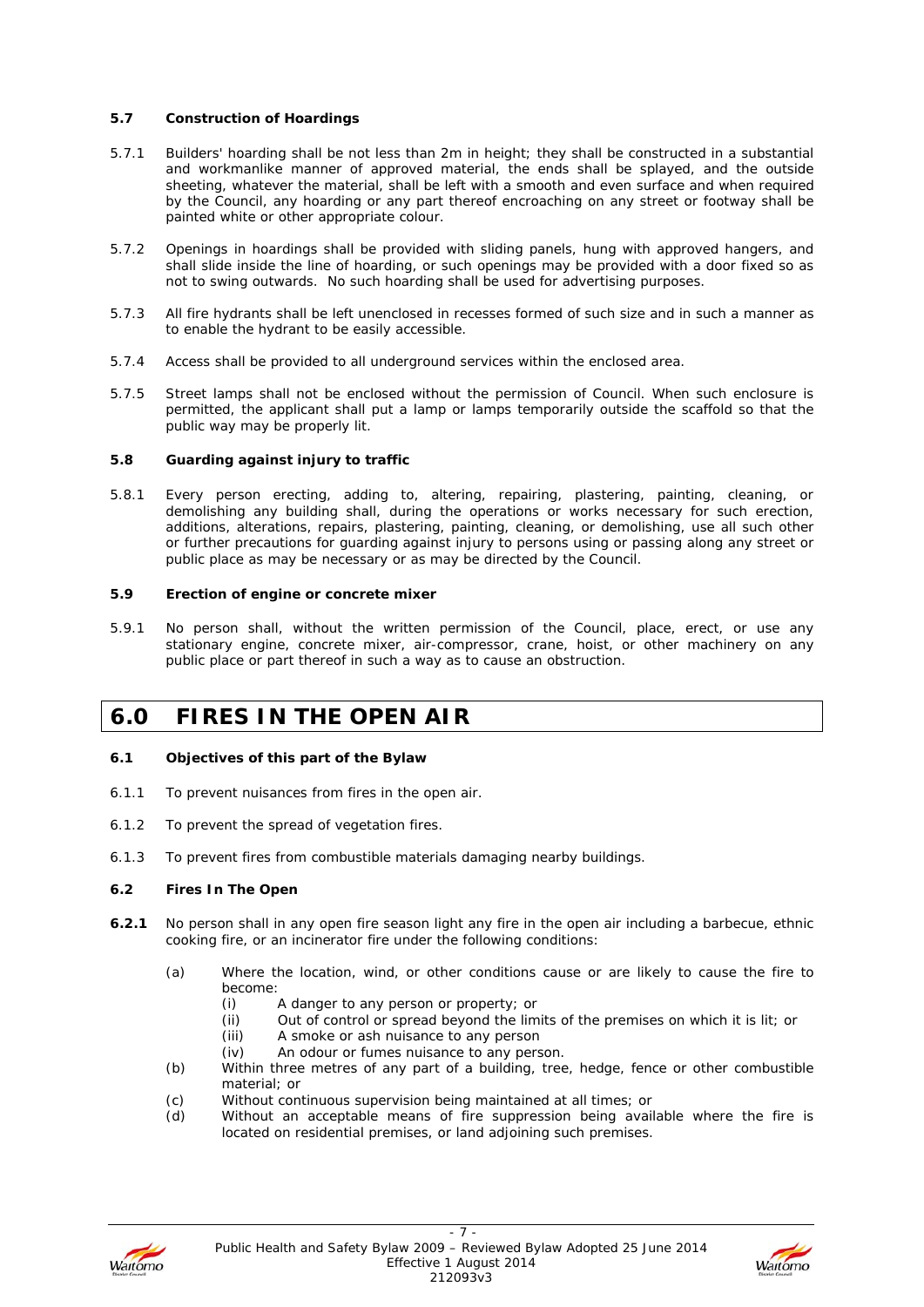#### **6.3 Restricted Fire Season**

- 6.3.1 An authorised officer may at any time prescribe a restricted fire season or seasons within the District or in any specified part or parts thereof, and may at any time cancel or vary such a prescription.
- 6.3.2 Any person wishing to obtain a fire permit during a restricted fire season shall apply to the Authorised Officer.
- 6.3.3 The Authorised Officer may from time to time prescribe a form of application for the purposes of 6.3.2.
- 6.3.4 Upon receiving an application under 6.3.2 an authorised officer may issue a fire permit and may impose such conditions and restrictions in respect of the permit as the authorised officer considers reasonably necessary having regard to:
	- (a) Any cultural requirements or practices;<br>(b) The location, terrain, natural vegeta
	- The location, terrain, natural vegetation, and the existence of buildings or other structures and any other fuels; and
	- (c) Protection of the safety, health and convenience, of persons on the premises in respect of which the permit is issued and adjoining lands and premises.
- 6.3.5 Nothing in section 6.3 shall apply to an ethnic cooking fire, an incinerator or a barbecue. Provided that Council may in certain circumstances include the above where it considers it necessary to do so.

#### **6.4 Prohibited Fire Season**

- 6.4.1 An authorised officer may at anytime prescribe a prohibited fire season or seasons within the District or in any specified part or parts thereof, and may at any time cancel or vary such a prescription.
- 6.4.2 In a prohibited season no person shall light any fire in the open air including an ethnic cooking fire, an incinerator or a barbecue, and no person being the occupier of any premises shall cause, permit or suffer any fire to be lit or continue to burn in the open air on those premises.
- 6.4.3 Nothing in 6.4.2 applies to the use of gas fire barbecues. The authorised officer may in certain circumstances prohibit the use of gas barbecues.

#### **6.5 Public Notice Of Restricted Or Prohibited Fire Season**

- 6.5.1 Public notice of the prescription of a restricted or a prohibited fire made under 6.3.1 or 6.4.1 or the cancellation or variation of prescription, shall be made by:
	- (a) Broadcast or other similar means within the District; or
	- (b) By a notice inserted in a daily or community newspaper within the District.
	- (c) By any effective means.

#### **6.6 Revocation Or Suspension**

- 6.6.1 Subject to 6.6.2, every fire permit issued in accordance with 6.3.4 shall remain in force from the date of issue until the expiry of the period, date or time specified in the permit, unless a prohibited fire season is declared.
- 6.6.2 Notwithstanding any other provisions in this bylaw, any permit issued under this Part of this bylaw maybe revoked or suspended by an authorised officer at any time, or suspended for such periods of time on such terms and conditions, as the authorised officer may consider reasonable in the circumstances.

#### **6.7 Council May Extinguish Fires**

- 6.7.1 Where a fire has been lit or allowed to burn in:
	- (a) An open fire season in breach of section 6.2.1; or
	- (b) A restricted fire season in breach of the conditions of a fire permit issued in accordance with 6.3.4; or



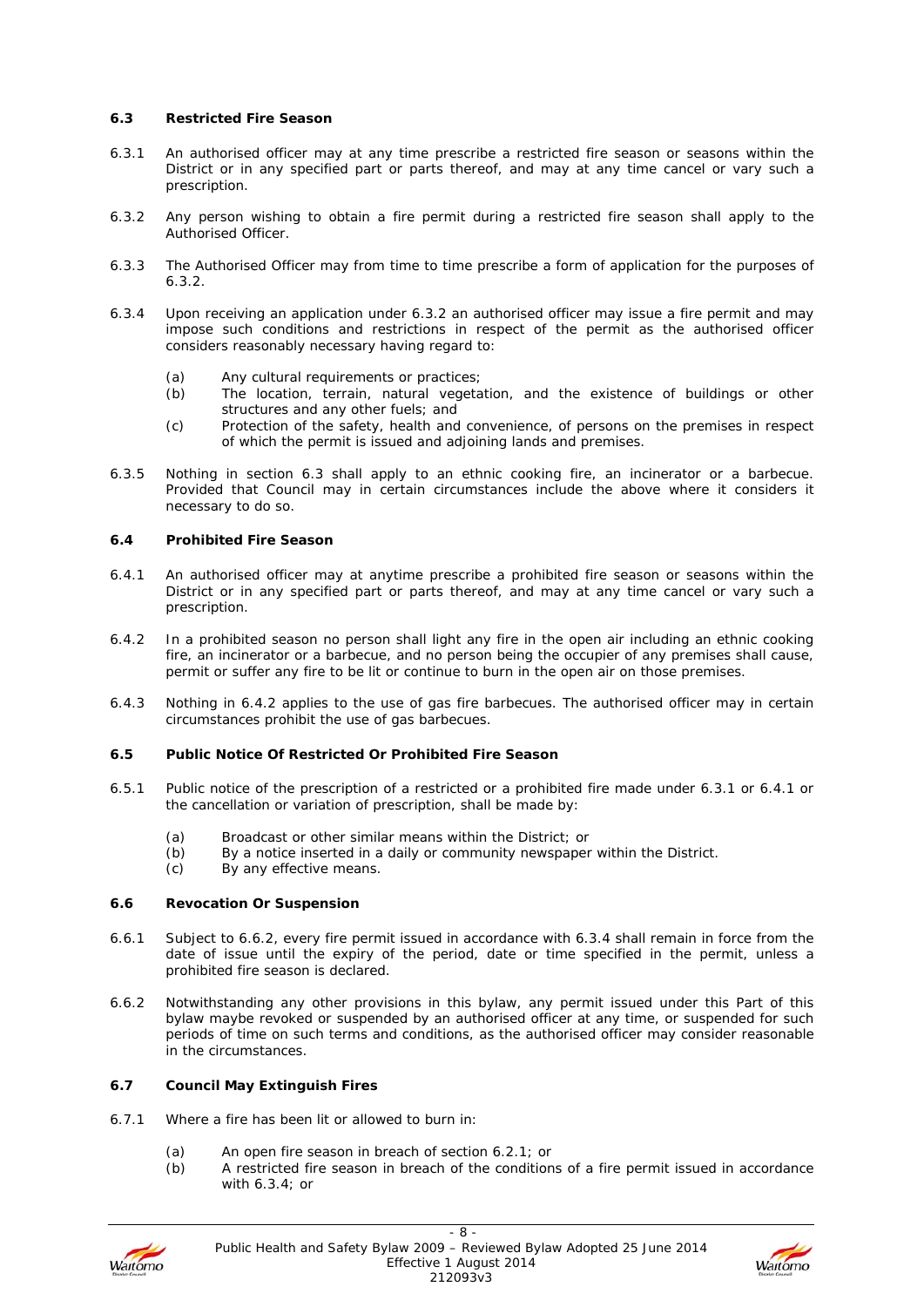(c) A prohibited fire season, in breach of 6.4.2;

any officer or agent of the Council (including the New Zealand Fire Service) may extinguish any such fire or direct the occupier of the premises on which the fire is located, or the person who lit the fire, to extinguish such fire.

- 6.7.2 Where an authorised officer or agent of the Council has extinguished a fire pursuant to 6.7.1, the Council may recover any costs incurred in extinguishing the fire from the occupier of the premises on which the fire was located, or the person who lit the fire.
- 6.7.3 Where any occupier of premises upon which a fire in the open air is located, or person who lit such a fire, disregards a Council direction under 6.7.1 to extinguish the fire, the authorised officer may authorise an agent of the Council (including the New Zealand Fire Service) to extinguish the fire and to take such other steps as may be reasonably necessary to ensure the safety of any person or to protect the premises, or any other property.
- 6.7.4 The Council may recover from the occupier of the premises, or the person who lit the fire, any costs incurred by it as a result of its officer or agents taking any action authorised by the authorised officer under 6.7.3.

#### **6.8 Live Ashes**

- 6.8.1 No person shall place any live cinders, embers or ashes in or upon any premises other than:
	- (a) In a container made and constructed of concrete or other similarly fire resistant material to prevent the transmission of heat to any combustible material; or
	- (b) In a pit or upon any fire-resistant substance in a manner which will prevent the spreading of fire or heat by the action of wind or otherwise.
	- (c) As part of an ethnic cooking process including hangi and umu.

#### **6.9 Removal Of Gorse And Other Growth**

- 6.9.1 No occupier or any other person having the control of any land shall allow any broom, gorse, bushes, scrub, dry grass, or similar growth to exist within 6 metres of any building or adjoining premises, in such a condition or state that it is likely to become a source of risk from fire.
- 6.9.2 An authorised officer of the Council may by written notice require an occupier or person having control of any land to remove any dangerous growth.
- 6.9.3 The Council may cut down or otherwise eradicate and remove any tree, broom, gorse, bushes, scrub, dry grass or similar growth to which 6.9.1 applies, after giving oral notice to the occupier or where there is no occupier, to the owner of the land, if life, property or any road is in imminent danger. The cost of the work shall be a charged against the land.
- 6.9.4 Should the owner or occupier fail to comply with the written request of the Council to remove the dangerous growth then the Council may arrange the removal of such growth and recover the cost of removal from the owner or occupier.

#### **6.10 Storage Of Combustible Materials**

- 6.10.1 Except as provided in 6.10.2 no occupier of any premises shall permit the storage or stacking in the open of any combustible material, unless the distance of the stack from any boundary other than a street boundary is at least equal to the height of the stack, but in any case not less than 1.5 metres.
- 6.10.2 A stack may, with the written approval of the adjoining property owner, be placed closer to the boundary than specified in 6.10.1 where any of the following conditions continue to exist:
	- (a) Where there is a brick, stone or concrete wall without openings situated on the adjoining property and within 1.5 metres of the common boundary; or
	- (b) Where there are no buildings on the on the adjoining land; or
	- (c) Where there is no danger of a stack adjacent to a boundary increasing the risk of the spread of fire.



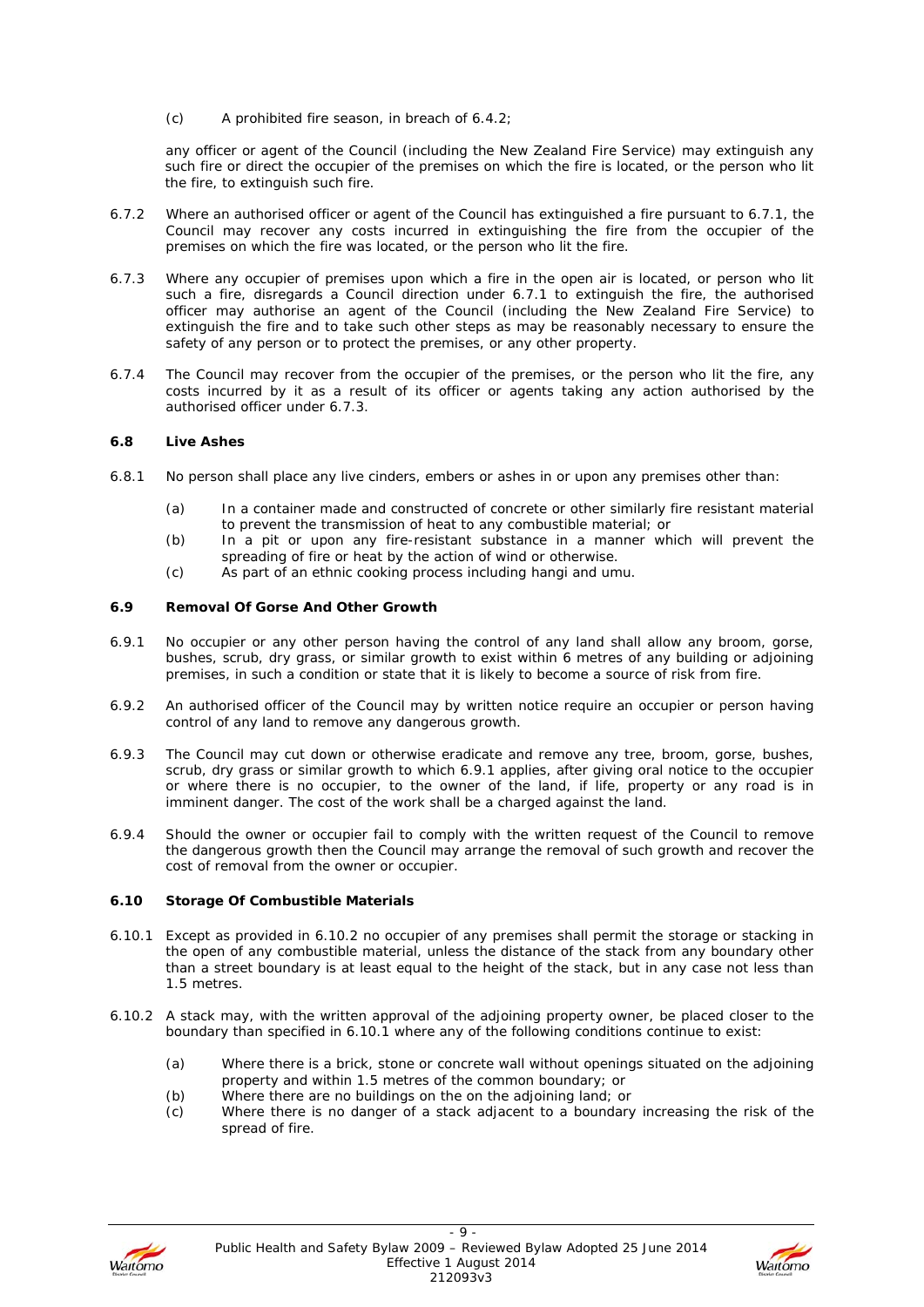# **7.0 THE KEEPING OF ANIMALS, POULTRY AND BEES**

#### **7.1 Objectives of this part of the Bylaw**

- 7.1.1 To prevent nuisances arising from the keeping of animals poultry and bees in urban areas.
- 7.1.2 To prevent nuisances for nearby residences occurring from intensive animal husbandry.

#### **7.2 Pig Keeping**

7.2.1 No pigs shall be kept in any urban area within the District.

#### **7.3 Stock In Urban Areas**

- 7.3.1 Any person keeping stock in an urban area shall ensure that premises where stock is kept meet such conditions as may be prescribed by an authorised officer.
- 7.3.2 No person, shall, without having first obtained the written approval of Council keep, have in his possession or control any stallion within any urban area.

#### **7.4 Feedlots And Stock Standoff Areas**

7.4.1 No feedlot or stock standoff area shall be operated within 30m from the boundary with adjacent property not in the ownership of the same person on whose land such facilities are operated or within 150m from any residence on an adjoining site.

#### **7.5 Poultry Keeping**

- 7.5.1 No poultry caged or otherwise (which shall include geese, ducks, pigeons, turkeys, and domestic fowls of all descriptions) shall be kept in an urban area except in a properly constructed poultry house covered in with a rainproof roof and provided with a floor of concrete or other approved material with a surrounding nib wall, to which a poultry run may be attached.
- 7.5.2 Except with the written consent of Council not more than 12 head of poultry and no roosters shall be kept in any urban area.
- 7.5.3 No poultry house or poultry run shall be erected or maintained, so that any part of it is within 10m from any dwelling, factory, or any other building, whether wholly or partially occupied, or within 2 m of the boundary of adjoining premises.
- 7.5.4 Every poultry run in an urban area shall be enclosed to confine the poultry.
- 7.5.5 Every poultry house and poultry run shall be maintained in good a clean condition free from any offensive smell or overflow and vermin.

#### **7.6 Noise From Animal, Bird, Or Fowl**

7.6.1 No person shall keep on any premises in a predominantly urban area any noisy animal, which causes a nuisance to residents in the neighbourhood.

#### **7.7 Bee Keeping**

- 7.7.1 No person shall keep bees in a predominantly urban area if in the opinion of an authorised officer the keeping of bees is, or is likely to become a nuisance or annoyance to any person or potentially dangerous to health.
- 7.7.2 An authorised officer may prescribe conditions relating to the location and number of hives able to be kept on any premises or place within an urban area of the District.



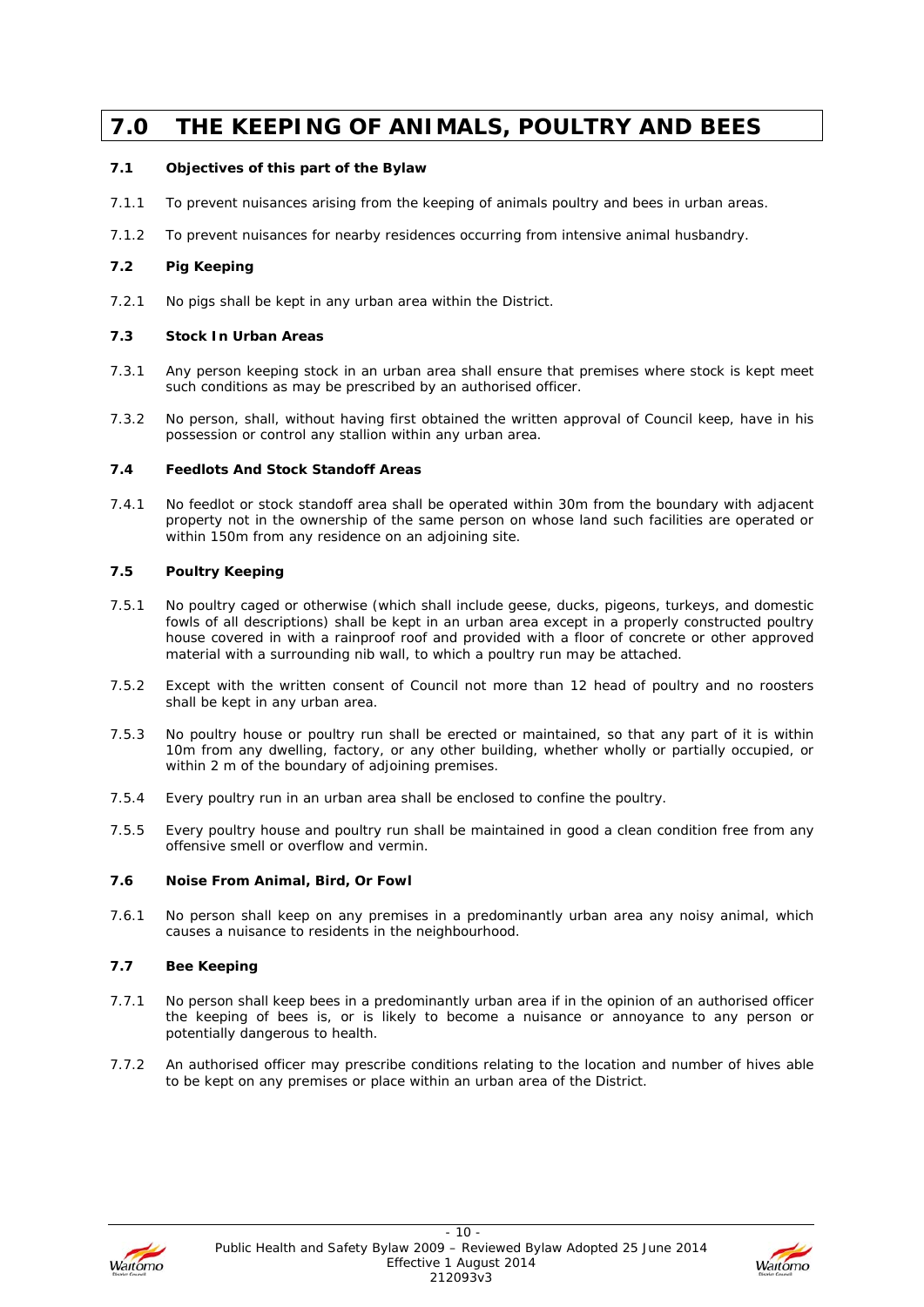### **8.0 BODY PIERCING**

#### **8.1 Objectives of this part of the Bylaw**

- 8.1.1 To promote the health and safety of clients of persons practicing body piercing for jewellery, tattooing or other purposes.
- 8.1.1 To ensure that practice of body piercing is only carried out in premises licensed for this purpose.

#### **8.2 Application of Bylaw**

- 8.2.1 This Part of the Bylaw does not apply to body piercing carried out in the practice of medicine, dentistry, nursing, physiotherapy or podiatry by:
	- (a) A medical practitioner registered under the Medical Practitioners Act 1968.
	- (b) A dentist registered under the New Zealand Dental Act 1988.<br>(c) A nurse registered under the Nurses Act 1977.
	- A nurse registered under the Nurses Act 1977.
	- (d) A physiotherapist registered under the Physiotherapist Act 1949.
	- (e) A Pharmacist registered under the Pharmacy Act 1970.
	- (f) An Acupuncturist who is a member of the New Zealand Register of Acupuncturists Incorporated.
	- (g) A person acting under the direction or supervision of any such medical practitioner, dentist, nurse, physiotherapist or podiatrist.

#### **8.3 Licensing**

- 8.3.1 A person must only carry out body piercing on a premises licensed by Council for that purpose.
- 8.3.2 A person must apply for a body piercing licence if they are the owner or manager of premises used or intended to be used for body piercing. Council will process an application for a body piercing licence if it is made by a natural person or persons, is on the form prescribed and includes all information requested by the Council and the required licence fee.
- 8.3.3 A body piercing licence will be granted by Council, if and only if the Council is satisfied that the premises and the proposed body piercing service will comply with:
	- (a) The requirements of all relevant Acts and Regulations.
	- (b) The relevant provisions of any District Plan.
	- (c) Relevant New Zealand and Australian Standards including AS 4031:1992, AS 2182:1994, AS 2773:1985, NZS 4303:1990, AS/NZS 3816:1998, and AS/NZS 4261:1994.
	- (d) The Ministry of Health's current Guidelines for the Safe Piercing of Skin (1998).
- 8.3.4 Council may require the person applying to complete a test to show that they are familiar with these documents.

#### **8.4 Transfer of Licence**

- 8.4.1 A body piercing licence may not be transferred to another person or to another premise.
- 8.4.2 The person holding the body piercing licence will be responsible for ensuring that the provisions of this part of the Bylaw are complied with and that all persons working on the premises of the body piercing operation are adequately trained and supervised to prevent any breach of the requirements of this part of the Bylaw.
- 8.4.3 A body piercing licence must be displayed in a part of the premises to which the licence relates. The licence must be displayed in an area where the public has access to so that any member of the public or authorised officer can easily see it when visiting the premises.
- 8.4.4 Council will specify the date that the licence expires; this date will be recorded on the licence. The licence holder must apply for a renewal of expired licences, if body piercing is to continue. Applications for renewal of licences will be assessed as if it were a new application.
- 8.4.5 Council may grant a licence on such terms and conditions as are deemed necessary. The person applying must comply with any special terms and conditions specified in the licence in addition to the general requirements for body piercing set out below.



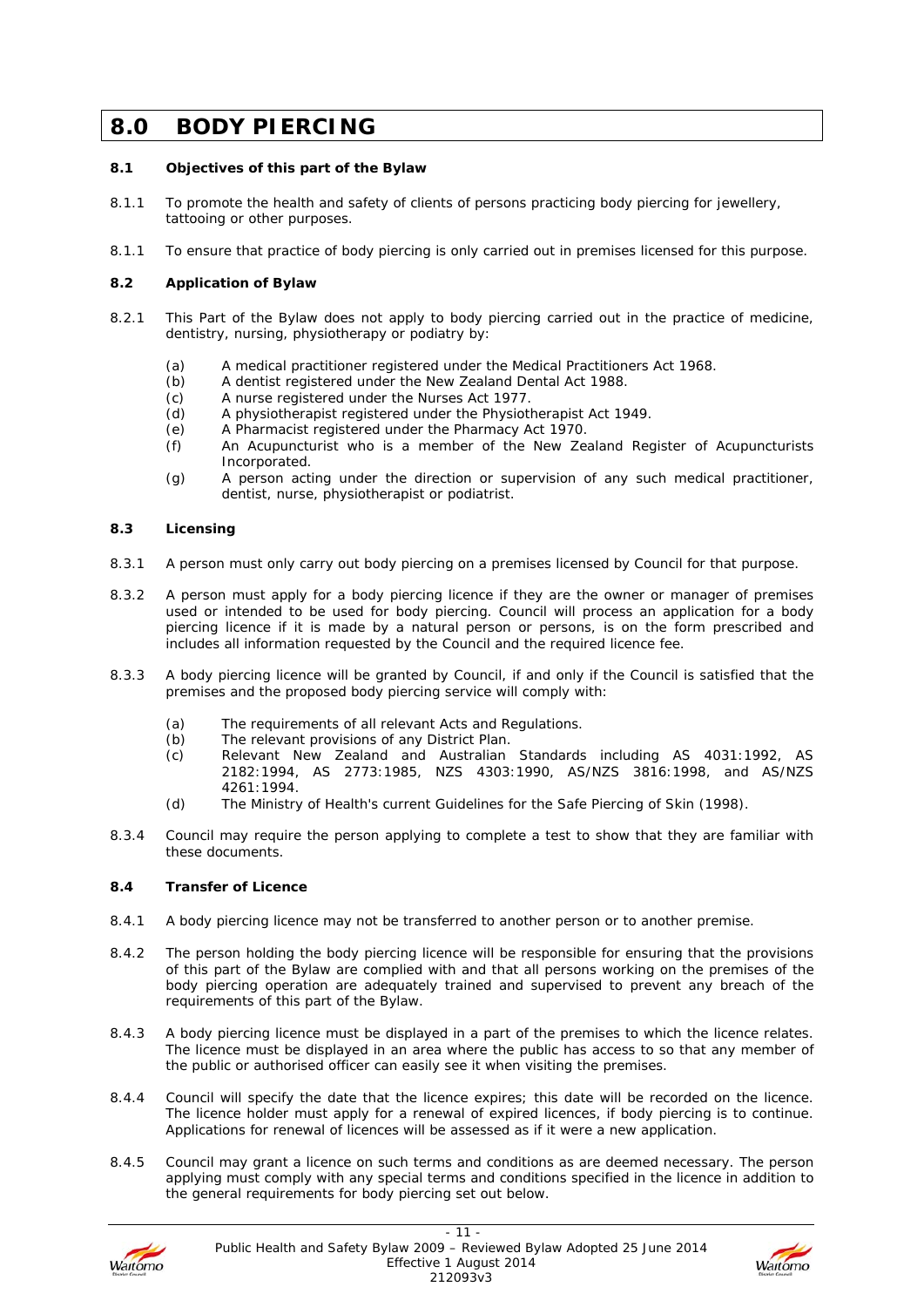#### **8.5 General Requirements**

- 8.5.1 The person holding the licence must comply with the standards in 8.3.3 (c) and (d) above to the extent that they are relevant to the body piercing premises and service.
- 8.5.2 It is the responsibility of the licence holder to ensure that no jewellery thinner than 14 gauge is used below the neck.
- 8.5.3 Body piercing must not be carried out on any person less than 16 years of age without the written permission of that person's parent or guardian.
- 8.5.4 A notice must be displayed in a prominent place within the public part of the premises asking customers to inform the licence holder if they have any communicable or infectious disease, which is likely to have an effect on body piercing.
- 8.5.5 If the licence holder or any other employee at the body piercing premises knows or suspects that they or any other staff member, whether paid or unpaid is suffering from or is carrying a skin infection or a communicable disease, or associated condition, body piercing must not be carried out, without first taking adequate precautions to prevent the transmission of that infection, disease or condition.
- 8.5.6 Before beginning body piercing on a customer, the customer must be advised of the risks associated with body piercing and the potential for infection to occur during and after the process. Written advice appropriate to the procedure to be undertaken must be given, in relation to precautions and post-piercing procedures, which should be followed by the customer.
- 8.5.7 Before any piercing of the skin is commenced, all potential customers must sign a consent form recording the following;
	- (a) Whether they have any reason to believe they have a communicable disease or skin disease.
	- (b) Whether they have a history of haemophilia (bleeding).
	- (c) Whether they are taking any medication, such as anticoagulants, which thin the blood or interfere with blood clotting.
	- (d) Whether they have a history of allergies or adverse reactions to pigments, dyes or other skin sensitivities, or a history of epilepsy or seizures.
- 8.5.8 Any customer who knows or suspects that he or she has any of the above diseases or conditions is required to inform the person who appears to be in charge of the premises before the body piercing begins.
- 8.5.9 The licence holder may decline to carry out any body piercing on such a person, or may agree to carry out the body piercing subject to such conditions and safeguards that are considered appropriate by the licence holder in the circumstances. Nothing in this Part of the Bylaw requires the licence holder to perform body piercing on any person.
- 8.5.10 The licence holder must keep records of the names, phone numbers and addresses of any person who undergoes body piercing at the premises, the date on which the body piercing was carried out, the nature of the body piercing, and the location on the body where the body piercing was undertaken. Those records must be kept for at least three years and made available to an Environmental Health Officer, Health Protection Officer or a Medical Officer of Health as defined in the Health Act 1956 who is carrying out any investigation pursuant to Part III of the Health Act 1956 or the Health (Infectious and Notifiable Diseases) Regulations 1966.
- 8.5.11 A copy of this part of the Bylaw and the Ministry of Health's current Guidelines for the Safe Piercing of skin must be kept on the premises and must be freely available for reading by any person employed on the premises and by any person attending the premises for the purpose of undergoing any body piercing.
- 8.5.12 Where Council is satisfied that compliance with any requirement of this part of the Bylaw would be impractical or unreasonable having regard to the premises and body piercing service in question, Council may grant a written exemption from the requirement. The exemption will be granted on such terms and conditions, as are consider desirable in the interest of public health.

#### **8.6 Exemptions from Licensing Requirement**

8.6.1 The requirement to obtain a licence for body piercing premises does not apply to:



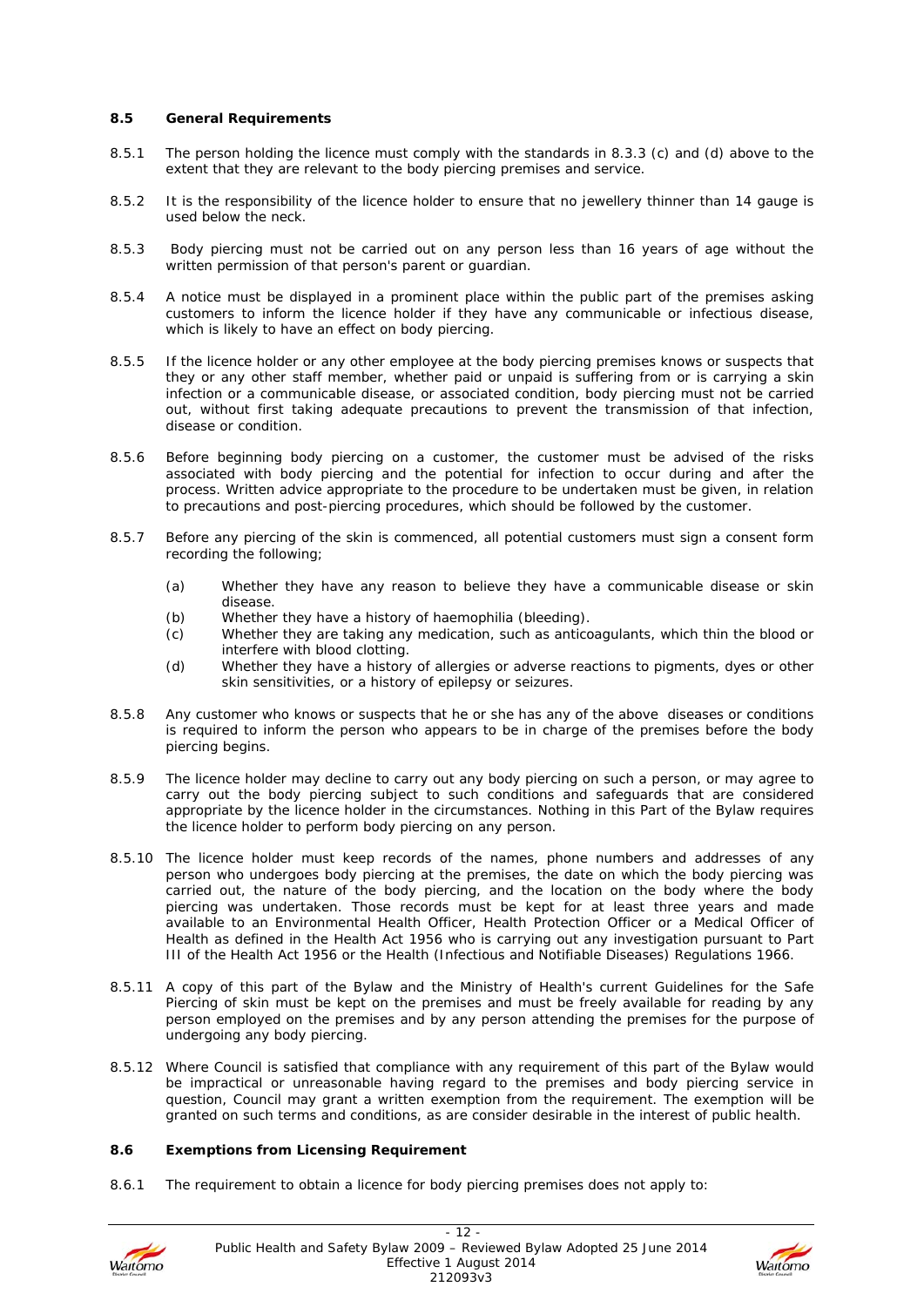- (a) Carrying out acupuncture at a person's home where the person wishing to undergo acupuncture is unable to attend the licensed premises because of injury, infirmity or medical emergency, if the acupuncture is carried out in compliance with the general requirements in this part of the Bylaw, or
- (b) Carrying out any body piercing in any temporary structure or premises for a maximum period of five days in any 30 day period, if the person carrying out the body piercing complies with all conditions specified by Council.
- 8.6.2 The written approval of Council and the payment of any fee for any inspection required and payment for Council's time to consider the matter may be required before an exemption from the licensing requirement is granted.

### **9.0 FOOD SAFETY**

#### **9.1 Objectives of this part of the Bylaw**

- 9.1.2 To set requirements so that all premises, where food is prepared for sale, employ persons that are adequately trained in food hygiene. The Bylaw also allows Council to close premises that are insanitary.
- 9.1.3 To ensure that safe food is available in all food premises throughout the District.

#### **9.2 Compulsory Training for Food Handlers**

- 9.2.1 All food premises are required to have food handling staff that have passed or are in the process of acquiring an NZQA approved basic food hygiene or food safety certificate, with the exception of those premises that have a Food Safety Programme or Food Control Plan approved by the Food Safety Authority.
- 9.2.2 It shall be the duty of the occupier of every food premise to ensure that food handling staff have passed an NZQA or are in the process of acquiring an NZQA approved basic food hygiene or food safety certificate.
- 9.2.3 Every food premise shall have at least one person employed in a supervisory and staff training capacity who is trained to the standard required, provided that Council may grant an exemption or partial exemption where full compliance may be unreasonable having regard to the site and the nature of the premises.
- 9.2.4 In the case of food premises which consist of separate departments or sections, each of which functions more or less in isolation from the others; at least one person shall be appointed to act in a supervisory position within each separate department or section.
- 9.2.5 The occupier of every food premise shall ensure that adequate records are kept relating to staff training and that copies of all certificates gained by staff are kept on the premises for perusal by any authorised officer upon request.

#### **9.3 Closure of Premises**

- 9.3.1 Where any food premise or part of any food premises or any appliance, fitting or fixture or other equipment on any food premises by reason of their situation, construction, disrepair, or state are in such a condition that any food in the food premises may become unfit for human consumption, an authorised officer may serve a notice in writing on the occupier of the premises requiring him/her:
	- (a) To cease using the premises as food premises, and/or to clean or reconstruct or to repair the premises, or part of the premises. and/or
	- (b) To cease using, or to clean, reconstruct, or repair any appliance, fittings, fixture or other equipment on those premises in accordance with the requirements and within the time specified in the notice.
- 9.3.2 Where an occupier has been directed to cease to use any food premises the occupier shall not recommence use of those food premises until permission has been given in writing by Council.



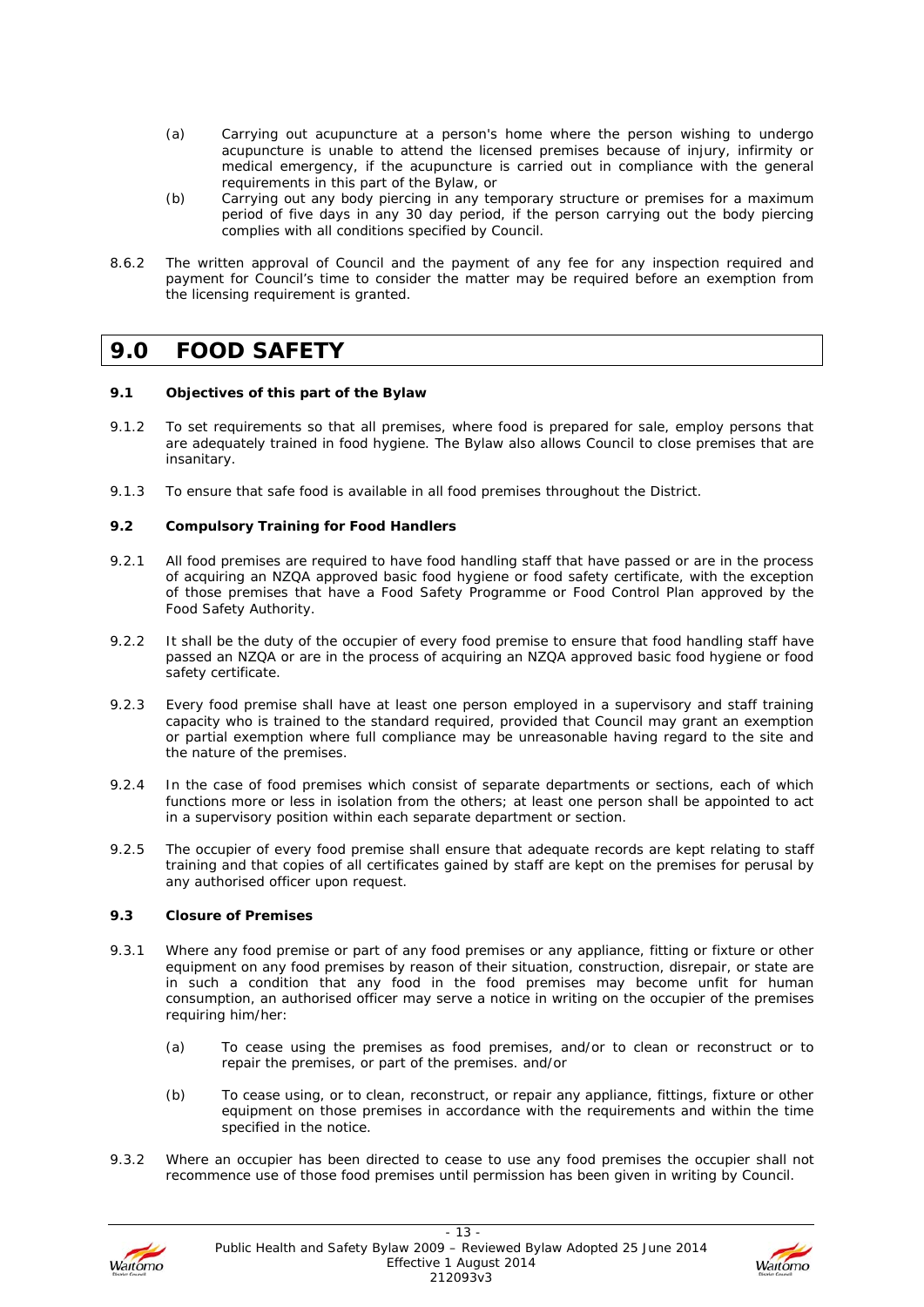## **10.0 PROSTITUTION**

#### **10.1 Objectives of this part of the Bylaw**

- 10.1.1 To support the purpose and intent of the Prostitution Reform Act 2003.
- 10.1.2 To enable commercial sexual service providers to operate within Waitomo District in a manner that both meets community demand for services and addresses community concerns and sensitivities.
- 10.1.3 To allow the establishment of brothels in areas where the effects associated with the operation can be readily controlled.
- 10.1.4 To limit the exposure of children and young people to commercial sex activities.
- 10.1.5 To control the establishment of signage associated with brothels to minimise community harm or offence.
- 10.1.5 To control the soliciting of commercial sexual services in Waitomo District.

#### **Location of Brothels**

#### **10.1 Permitted Areas of Operation**

10.1.1 Brothels are permitted to locate and provide commercial sexual services from premises located within the permitted brothel area, subject to meeting other conditions in the Bylaw.

#### **10.2 Proximity to Sensitive Sites**

- 10.2.1 Any brothel shall not be located within 100 metres (in a straight line) of any sensitive site.
- 10.2.2 Where a sensitive site establishes within 100m of an existing and lawfully established brothel, the brothel will be exempt from this restriction, provided that this exemption shall not apply where the operation of the brothel is discontinued for a continuous period of more than 6 months.

#### **10.3 Signage of Commercial Sexual Services**

- 10.3.1 Signage of commercial sexual services must conform with the provisions of the Waitomo District Plan and the additional limitations set out in 10.3.2 to 10.3.4 below.
- 10.3.2 Any sign advertising any brothel must be fixed to the premises at which the commercial sexual service is provided.
- 10.3.3 Only one sign is permitted per premises.
- 10.3.4 Signs must not:
	- contain neon lighting or include or be lit by flashing lights; or
	- contain words reasonably considered to be sexually explicit or offensive by Council or delegated officer (under clause 32 of schedule 7 of the Local Government Act 2002); or
	- contain any images (photographs or artwork) or models (human or mannequin) or shapes reasonably considered by Council or delegated officer (under clause 32 of schedule 7 of the Local Government Act 2002) to be sexually explicit or offensive.

#### **10.4 Soliciting of Commercial Sexual Services**

- 10.4.1 No person shall solicit within the Waitomo District area including in any street, road, footpath, road reserve or public place.
- 10.4.2 No person shall solicit within the Waitomo District area where that person is, or may be visible from any public place or reserve.